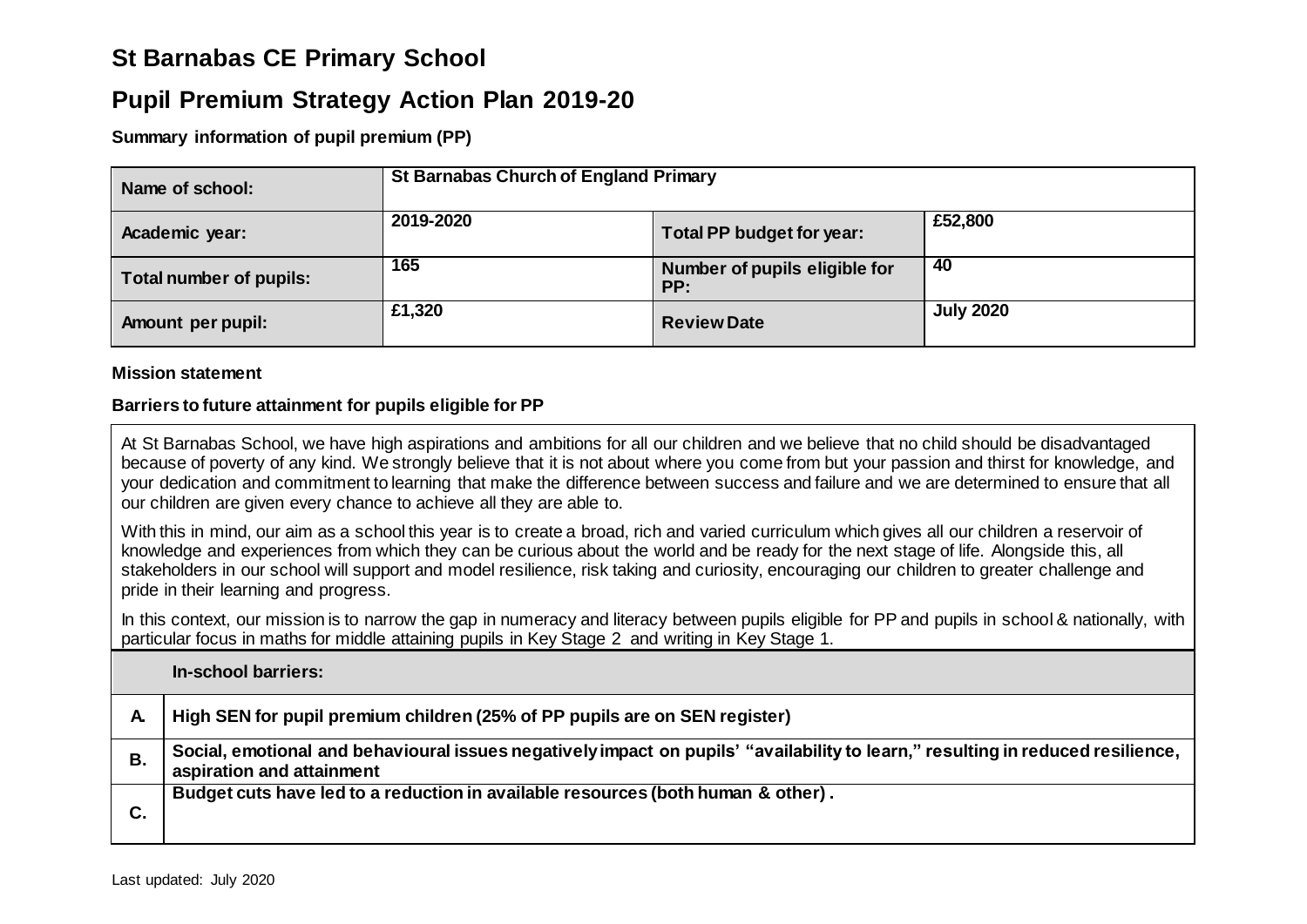| D  | Children entering school in Foundation Stage have much lower than national averages in Social/Emotional, Health,<br><b>Communication &amp; Language skills</b> |
|----|----------------------------------------------------------------------------------------------------------------------------------------------------------------|
|    | <b>External barriers:</b>                                                                                                                                      |
| D. | Children often have reduced opportunities to develop wider interests outside school                                                                            |
| Е. | Attendance rates/lateness is a problem for some children                                                                                                       |
| F. | Difficulties at home/family can impact on their learning.                                                                                                      |
| G  | Lack of parental/adult support to help children learn and be motivated to make progress                                                                        |

### **Aims and outcomes**

|              | Desired outcome:                                                                                                                                            | <b>Success criteria:</b>                                                                                                                                                                                                                                                                                                                                                                                                                                                                                                                                                                                                        |  |  |
|--------------|-------------------------------------------------------------------------------------------------------------------------------------------------------------|---------------------------------------------------------------------------------------------------------------------------------------------------------------------------------------------------------------------------------------------------------------------------------------------------------------------------------------------------------------------------------------------------------------------------------------------------------------------------------------------------------------------------------------------------------------------------------------------------------------------------------|--|--|
| $\mathbf{A}$ | All vulnerable pupils feel more supported and encouraged in<br>school                                                                                       | Pupils improve attendance (from 95% 2018-2019), and report<br>increased enjoyment of school.                                                                                                                                                                                                                                                                                                                                                                                                                                                                                                                                    |  |  |
| В.           | To reduce attainment and progress gap between PP and non-PP<br>in:<br>KS1 - Reading, writing & maths<br>KS2 - Reading & maths<br>EYFS - reading and writing | KS2 – continue to close attainment gap in all subjects at expected<br>and higher standard.<br><b>Reading:</b> 25% of children with low prior attainment to reach<br>expected standard, and some children to reach higher standard.<br><b>Maths:</b> Improve progress score in Maths from $-$ 4.3 (2019) and<br>reduce gap between PPG and national disadvantaged pupils (-4.7<br>in 2019)<br><b>KS1</b> – continue to close attainment gap across all subjects<br>All middle attainers in KS1 to attain expected standard or higher<br>in Reading, Writing & Maths. At least 25% of low attainers to<br>achieve expected in RWM |  |  |
|              |                                                                                                                                                             | EYFS pupils narrow the gap in Communication & Literacy, SEMH                                                                                                                                                                                                                                                                                                                                                                                                                                                                                                                                                                    |  |  |
| C.           | Improve attendance and punctuality of PP and vulnerable pupils                                                                                              | Attendance and punctuality of PP pupils is closer to that of non<br>PP pupils. Children show improved well-being and availability to<br>learn when they first come in.                                                                                                                                                                                                                                                                                                                                                                                                                                                          |  |  |
| D            | Improve opportunities for all vulnerable children so that finance is<br>not a barrier to engagement                                                         | Pupils will engage in social and learning opportunities which lead<br>to higher engagement with learning and growth in self esteem                                                                                                                                                                                                                                                                                                                                                                                                                                                                                              |  |  |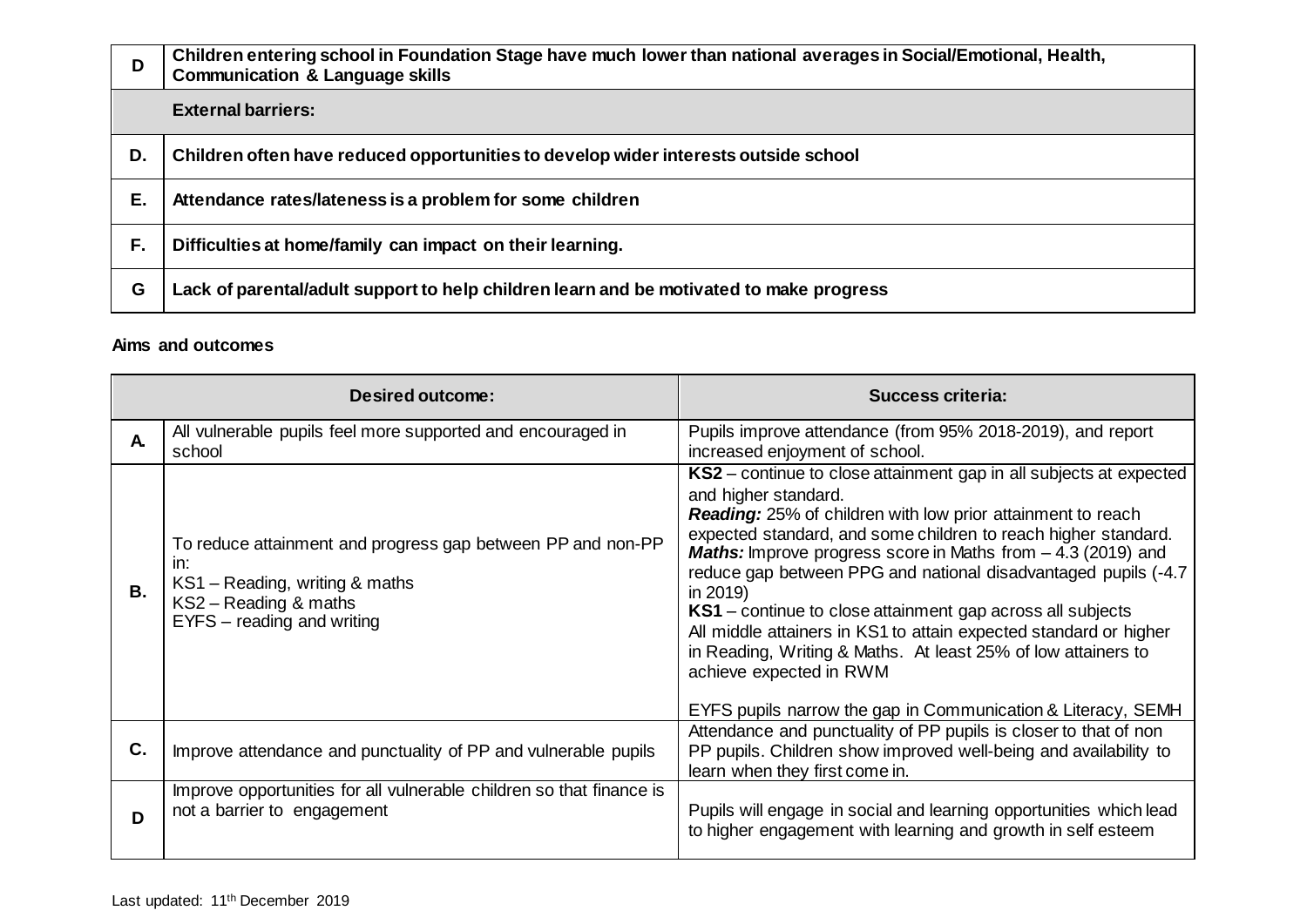|    | How improvement will be measured:                                                                                                                      |
|----|--------------------------------------------------------------------------------------------------------------------------------------------------------|
| A. | Success is measured by improved attendance over year and results of initial & end of year questionnaires                                               |
| В. | Evidence from Target Tracker/Raise Online/Pupil Progress meetings and monitoring shows that non-SEN PP children are "catching<br>up" with their peers/ |
| С. | As measured by data from Integris system and discussions with class teachers.                                                                          |
| D  | Data from take up of after school clubs, school trips and residentials; breakfast and holiday clubs                                                    |

| <b>Desired</b><br>outcome | Action/approach                                                                                                                    | What is the evidence and<br>rationale for this choice?                                                                                                                    | How will you ensure it is<br>implemented well?                                        | <b>Staff lead</b> | <b>Budget</b>                        | <b>Review</b><br>date |
|---------------------------|------------------------------------------------------------------------------------------------------------------------------------|---------------------------------------------------------------------------------------------------------------------------------------------------------------------------|---------------------------------------------------------------------------------------|-------------------|--------------------------------------|-----------------------|
| A and C                   | Continued employment of<br>"Children's Champion" to<br>work as PSA between<br>school and families of<br>vulnerable children.       | Strong evidence of<br>improving relationship and<br>communication between<br>parents/ & school seen<br>which leads to vulnerable<br>children being supported to<br>learn. | Regular review meetings<br>with CC to ensure she is<br>fully utilised to best effect. | E Connolly        | 10 hours per<br>wk grade 7<br>£7,000 | 7/20                  |
| A and C                   | Appointment of a Primary<br>Mental Health/Well-Being<br>worker to work on a 1:1 or<br>small group basis with<br>vulnerable pupils. | We believe that this work<br>will help children be more<br>"available to learn" by<br>reducing anxiety and<br>aiding communication                                        | Regular reviews with H &<br>WB worker, and children<br>involved                       | E Connolly        | No cost to<br>school                 | 7/20                  |
| A and C                   | Implementation of whole<br>school curriculum re-design<br>programme - Inset<br>days/staff training.                                | Evidence suggests a<br>knowledge based<br>curriculum particularly<br>benefits disadvantaged<br>and vulnerable children<br>(HMI Jan 2020))                                 | Monitoring and review,<br>Discussion in staff<br>meetings.                            | E Connolly        | £2000                                | 7/20                  |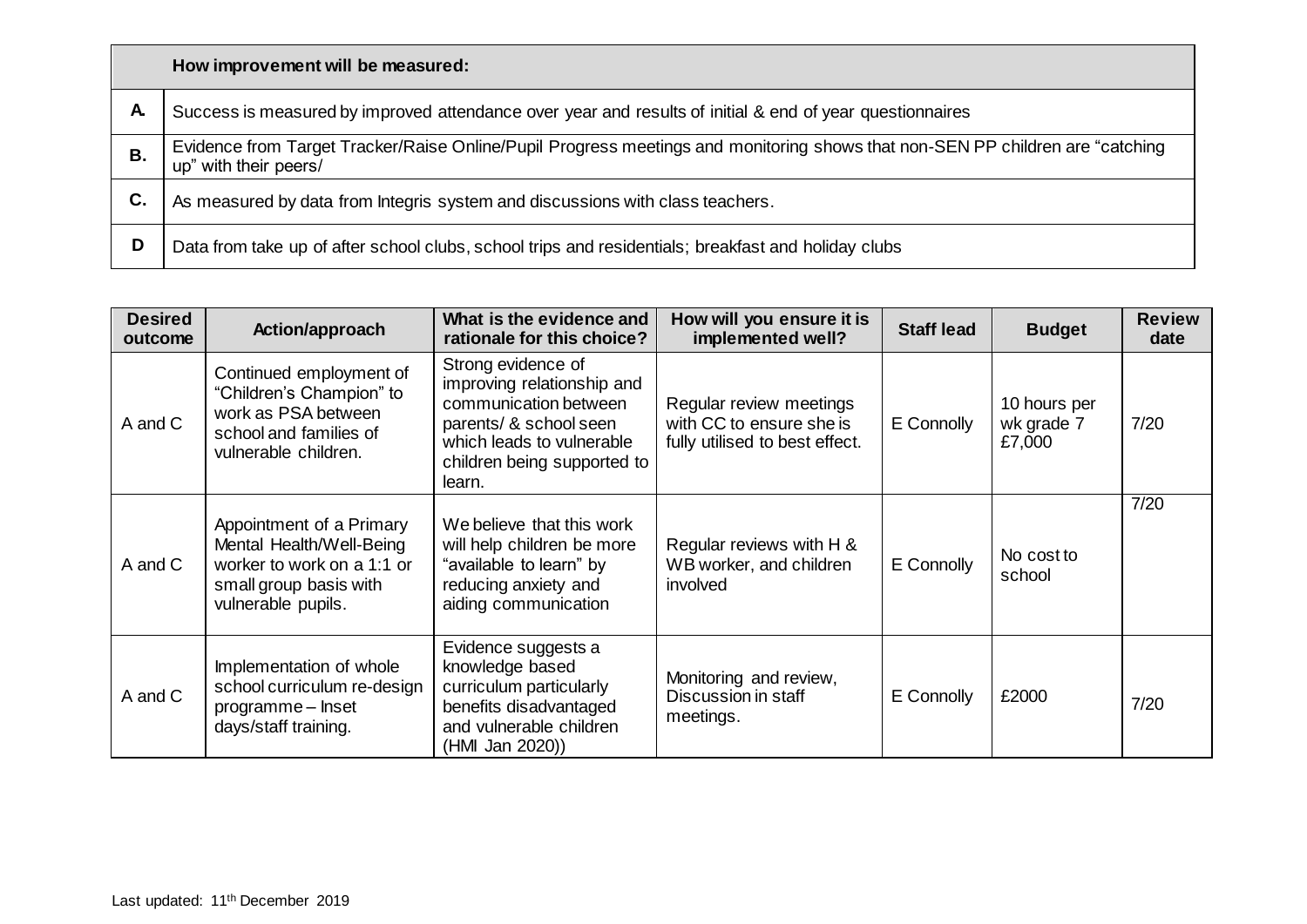| B              | Continue to fund additional<br>teacher to run interventions<br>for children identified as<br>needing "catch up"                                                                        | Teacher led interventions<br>believed to have greater<br>impact than those<br>delivered by TAs<br>(Teaching & Learning<br>Toolkit - EEF)                             | Tracking of pupils in receipt<br>of catch up via Target<br><b>Tracker</b> and<br>monitoring/pupil progress<br>meetings.<br>Regular monitoring of<br>quality of teaching &<br>learning for interventions<br>and support individual staff<br>to improve their practice. | E Connolly | £12,000                                                                     | 7/20 |
|----------------|----------------------------------------------------------------------------------------------------------------------------------------------------------------------------------------|----------------------------------------------------------------------------------------------------------------------------------------------------------------------|-----------------------------------------------------------------------------------------------------------------------------------------------------------------------------------------------------------------------------------------------------------------------|------------|-----------------------------------------------------------------------------|------|
| <b>B&amp;C</b> | Continue to raise<br>aspirations and widen<br>interests of PPG pupils<br>through involvement of<br>subsidised after school<br>clubs and participation in<br>the Inspiring Minds Scheme | Increasing exposure to<br>quality learning from<br>modules covering areas<br>such as the<br>arts/business/sports will<br>enhance child's experience<br>of the world. | Target vulnerable pupils<br>with invitations to clubs etc<br>as priority and monitor take<br>up of places.<br>Review impact of learning<br>from modules with children                                                                                                 | E Connolly | Cost of trips<br>etc £500                                                   | 7/20 |
| B              | Speech and language TA<br>employed to run "Time To<br>Talk" in groups                                                                                                                  | Language identified as a<br>barrier to learning                                                                                                                      | Pre/Post assessment                                                                                                                                                                                                                                                   | E Connolly | £1500                                                                       | 7/20 |
| B              | Continued subscription to<br>online learning resources -<br>Purple Mash, Times Tables<br>Rock Stars for access at<br>school (after school<br>homework club) and at<br>home             | More appealing online<br>resources to aid motivation<br>to learn                                                                                                     | Monitor and encourage<br>usage among vulnerable<br>pupils                                                                                                                                                                                                             | E Connolly | £1000                                                                       | 7/20 |
| D              | Assisted places for<br><b>Breakfast Club and Holiday</b><br>Club for individual pupils on<br>a needs basis. Subsidised<br>school trips and residentials                                | Increased opportunities will<br>lead to greater motivation<br>and engagement in<br>learning                                                                          | Monitor regularly                                                                                                                                                                                                                                                     | E Connolly | £2,000 (loss of<br>rental income<br>from before<br>and after<br>schoolClub) | 7/20 |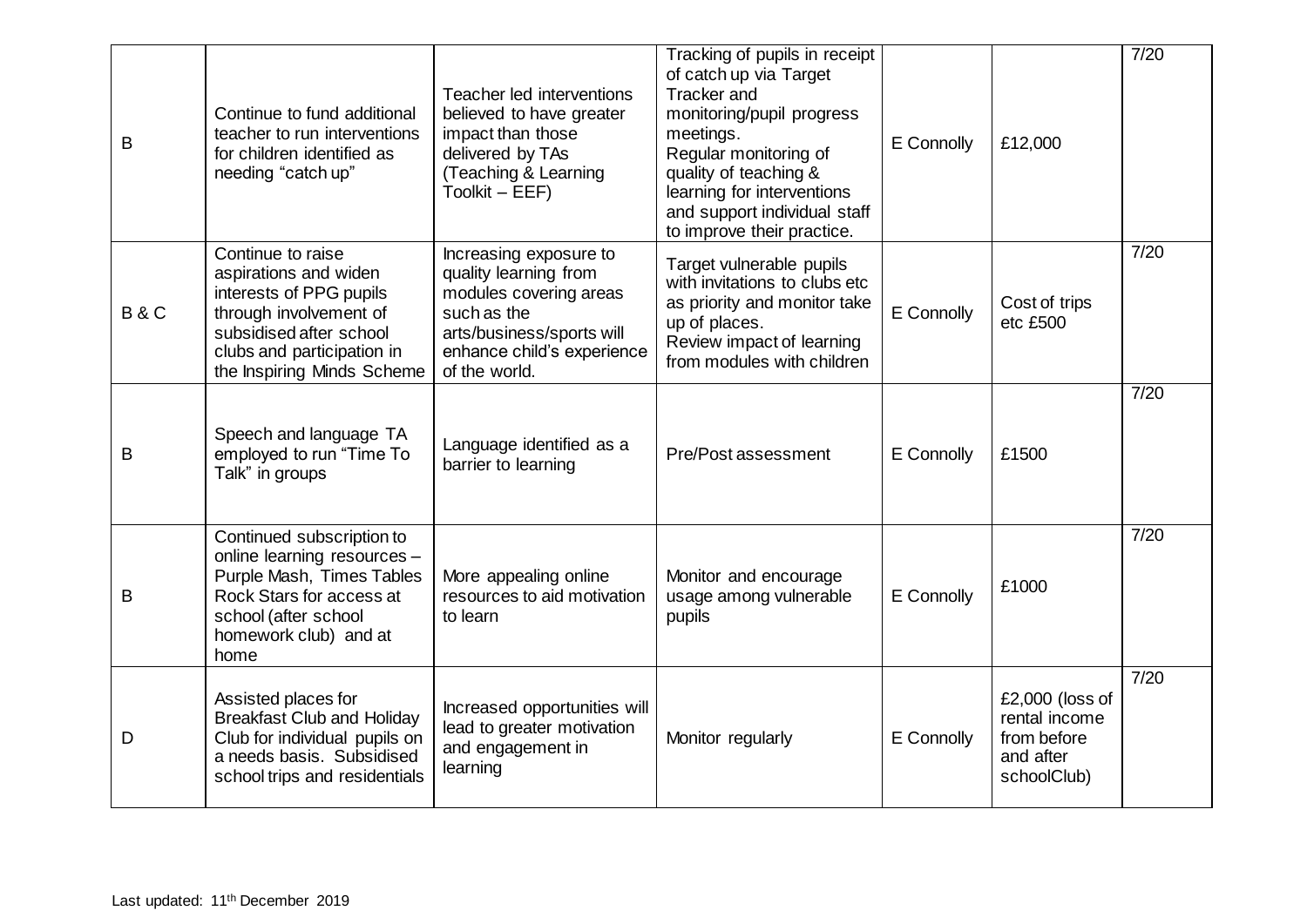| A & B    | Whole school training and<br>development in embedding<br>a mastery approach to<br>learning, to accelerate<br>challenge and support of<br>pupils' learning                                                                          | <b>EEF</b> states that<br>establishing cultures which<br>promote "meta-cognition<br>and self-regulation " have<br>high impact (+8months).        | Monitor via regular lesson<br>observations/learning<br>walks and by reviews in<br>staff meetings.                                               | KB/JW        | <b>Maths</b><br>leadership<br>time &<br>teachers<br>attending<br>Teacher<br>Research<br>Group demo<br>lessons led<br>by Primary<br><b>Maths</b><br>Specialist<br>£2,800 | 7/20 |
|----------|------------------------------------------------------------------------------------------------------------------------------------------------------------------------------------------------------------------------------------|--------------------------------------------------------------------------------------------------------------------------------------------------|-------------------------------------------------------------------------------------------------------------------------------------------------|--------------|-------------------------------------------------------------------------------------------------------------------------------------------------------------------------|------|
| A & B    | Same day intervention with<br>teachers to deal with<br>misconceptions from<br>maths/English lessons                                                                                                                                | Addressing<br>misconceptions on same<br>day aids development of<br>mastery in subjects.<br>$($ impact +5months $-$ EEF $)$                       | Observation and<br>discussion with staff/pupils                                                                                                 | <b>KB/EC</b> | N/a                                                                                                                                                                     | 7/20 |
| A, B & C | Employment of TAs to<br>provide support for<br>disadvantaged pupils in<br>classes, and provision of<br>specific nurturing to<br>vulnerable children by<br>those TAs trained as<br><b>Emotional Literacy Support</b><br>Assistants. | <b>EEF</b> evidence shows<br>moderate impact from<br>small group support<br>(+4mnths) and for social<br>and emotional support<br>$(+4$ mnths $)$ | Monitor via lesson<br>observations/work scrutiny<br>involving pupil discussion<br>Monitor via joint pupil<br>progress meetings and PM<br>of TAs | EC/KB        | £15,036                                                                                                                                                                 | 7/20 |
| A,B & C  | Participation in York 'Write-<br>Time' project for upper KS2<br>teachers. Cascade training<br>to all staff                                                                                                                         | Immersion of children into<br>writing purpose + teacher<br>modelling has been shown<br>to lead to increased<br>outcomes in writing.              | Regular monitoring                                                                                                                              | EC/PJ        | £1,000                                                                                                                                                                  | 7/20 |